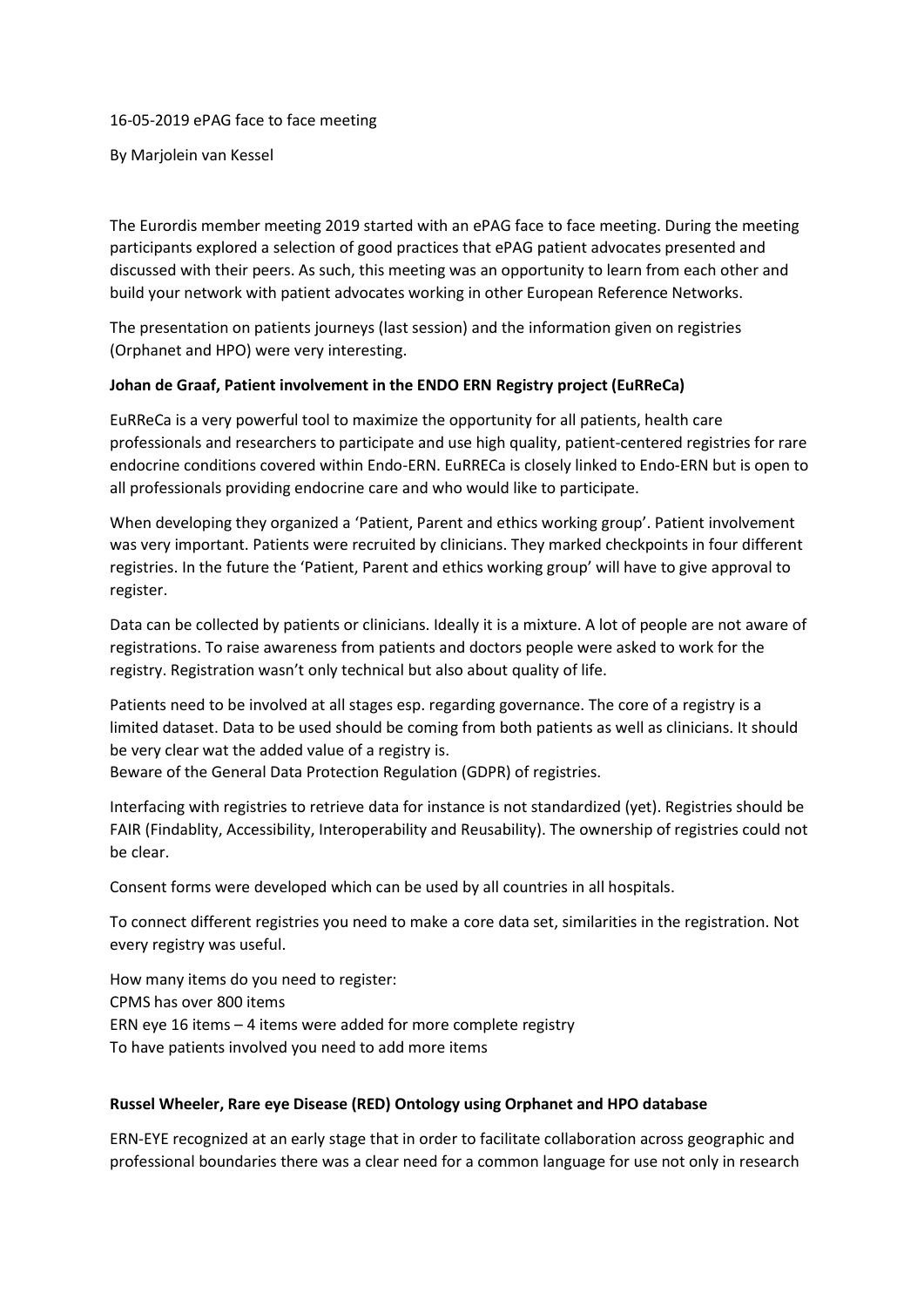and registries but in presentation of cases for virtual consultations. A workshop was convened to revise two of the main existing ontologies to ensure that they were fit for purpose.

The initial thinking was that, as this is a highly technical exercise, the involvement of patients would be a distraction and that non-scientists would be unable to engage in such high level debates.

We're all impatient patients. To become engaged read, search, be curious and study. To participate speak up and be present.

How do you identify diseases? Hospitals use different coding. Orphanet has a coding based on genetics, Human Phenotype Ontology a coding based on diagnosis. You need consent on the coding and the rare disease name in order to translate to other languages and to implement it in Clinical Patient Management System (CPMS). In this study there was a consensus paper signed.

Conclusion: For registry there are three important points:

- 1. We patients have a voice what should be in a registry
- 2. Long term data also brings in short term data. Ask people to stay in for long term data but publish short term data to motivate to be involved in registration
- 3. Train and communicate to show the benefit of registration and take away the fear of GDPR

## **Ilaria Galetti Patient involvement in identifying unmet needs on clinical patient guidelines**

For each disease covered by ReConnet, an ePAG patient advocate has been appointed in ReCONNET. The diseases are divided in 3 disease groups with an ePAG patient advocate per group appointed as a ReCONNET Steering Committee (SC) member.

The SC decided to publish a narrative review of existing Clinical Practice Guidelines (CPG) to perform a state of the art of the existing Clinical Practice Guidelines (CPGs) per disease group. As a result of a proposal made by the ePAGs in ReConnet SC, the clinicians agreed, as part of this exercise, to identify the unmet patients' needs in each disease. It was then decided to have clinicians and patients drafting the papers per disease; the ePAG patient advocates contribution focused on collecting and writing the patients' unmet needs of each disease. Different ePAG patient advocates were involved in this exercise and their contribution as co-authors of the papers was fully acknowledged.

Patients had a positive impact on the published papers. Their unmet needs have been acknowledged by the healthcare professionals and will eventually result in new projects.

Clinicians and patients develop guidelines together. Usually when developing guidelines there is a chairman, a group of medical experts and one patient. To be part of this group you need to have some education about the process and understand the methods (like Delphi study). Patients work for free. Ilaria asked national patient support groups for anamneses. Patient representative in guideline were mentioned as co-author.

Guidelines were translated to understandable language. When simplifying the text patients were asked which words used were still too difficult. To simplify pictures can be used as well. Next step was to translate them to different languages. The translation of the guidelines was done by the European society for free. There was no money available.

They made 15 universal questions which will help patients when looking for information. To answer the questions they used 4 guidelines. An example of a question could be: 'do we have enough nurses for the quality of life?'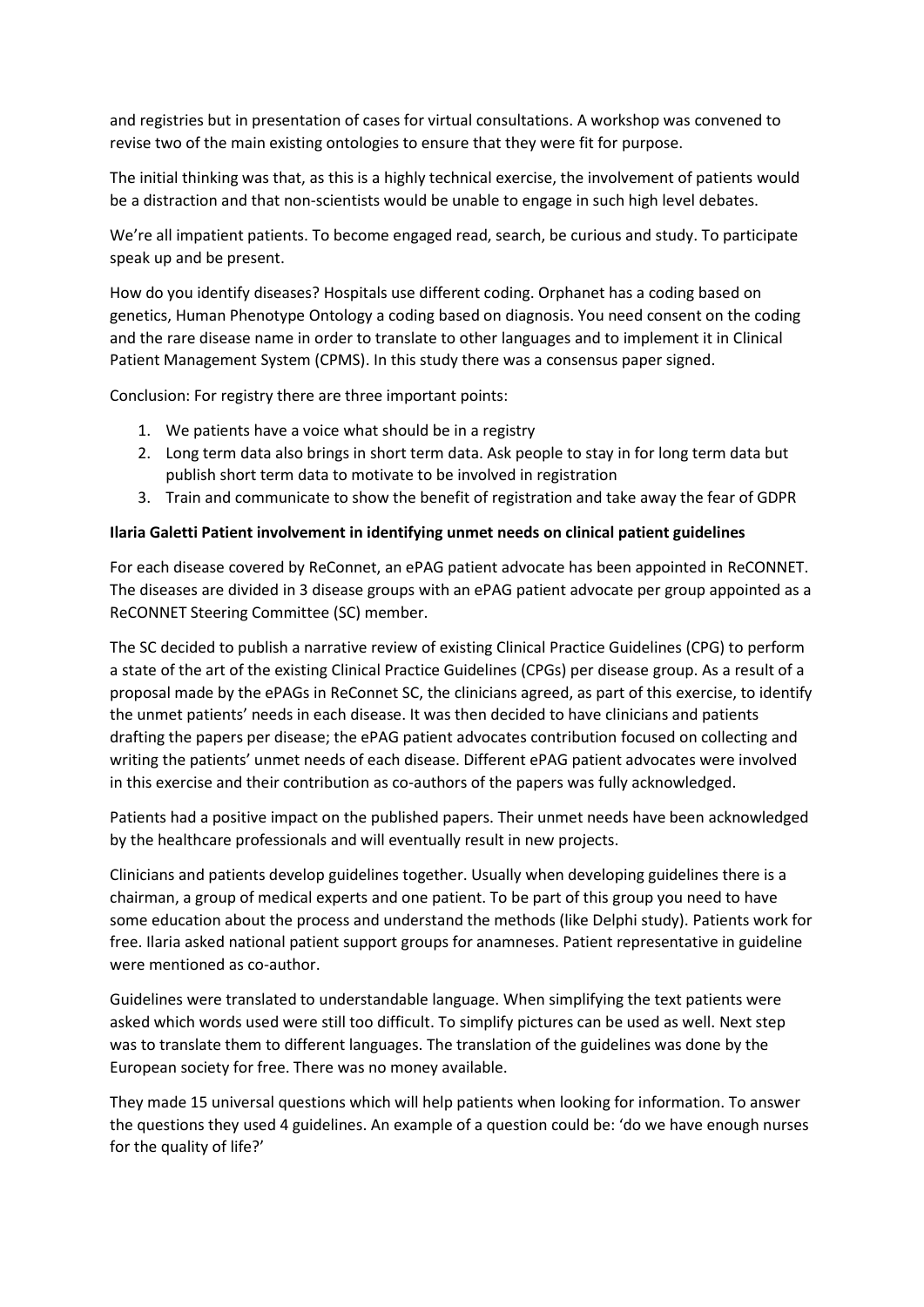In this ERN study all European countries were involved, some of them even don't have a plan for rare diseases. The translation

## **All of this wouldn't have happened without Eurordis!**

#### **Ilaria Galetti, Publication of state of the art on clinical practice guidelines per disease**

The SC (steering committee) decided to publish a narrative review of existing Clinical Practice Guidelines (CPG) to perform a state of the art of the existing Clinical Practice Guidelines (CPGs) per disease group. As a result of a proposal made by the ePAGs in ReConnet SC, the clinicians agreed, as part of this exercise, to identify the unmet patients' needs in each disease. It was then decided to have clinicians and patients drafting the papers per disease; the ePAG patient advocates contribution focused on collecting and writing the patients' unmet needs of each disease. Different ePAG patient advocates were involved in this exercise and their contribution as co-authors of the papers was fully acknowledged.

Own notes: when developing guidelines there is a problem patients work for free and therefore taken less seriously. However patients were mentioned as co-authors.

Guidelines were translated to understandable language (simplified). As soon as a patient version was available she would ask patients which word were still too difficult. Pictures were added to the patient version.

Next was to translate the patient version of the guideline to different languages. She had all European countries involved, even those countries who do not have a plan for rare diseases yet. The language translations were done by the European community, however there was no money available.

#### **Sue Routledge and Ammi Sundqvist, Developing Patient Journeys**

The information presented in the table was summarized into a visual "Patient Journey" or "route map" to support user-friendly communication. At a face to face workshop with the ERN coordinating team, each ePAG patient advocate presented their Patient Journey, the life journey from first symptom, diagnosis through to care, treatment and follow up. This was presented to the wider ePAG group to support better understanding of each other's diagnosis. Between each presentation, the group were asked to highlight common needs that others had also experienced in their rare disease. The common needs for all the ERN ITHACA syndromes were captured through this workshop and summarized into one common Patient Journey. The next step was to identify recommendations for each of the common need identified and for the ERN to address both at a strategic and operational level how the Network will address these common needs. We are a small ePAG group who see each other at different conferences and we have tried to have small unofficial gatherings back-to-back to other meetings. One of the main concerns we had with this exercise was how to represent the journey of other diagnostic groups within ERN ITHACA. It was challenging to create a template that suited every disorder because some of us had struggled with getting a diagnosis, whereas others knew it from the beginning but had a problem of getting the right care. We brought up the concerns we had with Matt Bolz-Johnson and he created a template to describe a Patient Journey across the different diseases. To summarize our needs, we wrote down how we think our own journey in the healthcare system should be by filling in the template. Some of the ePAGs patient advocates already had a clear vision on how a multidisciplinary healthcare pathway should be, but they had never described it in writing.